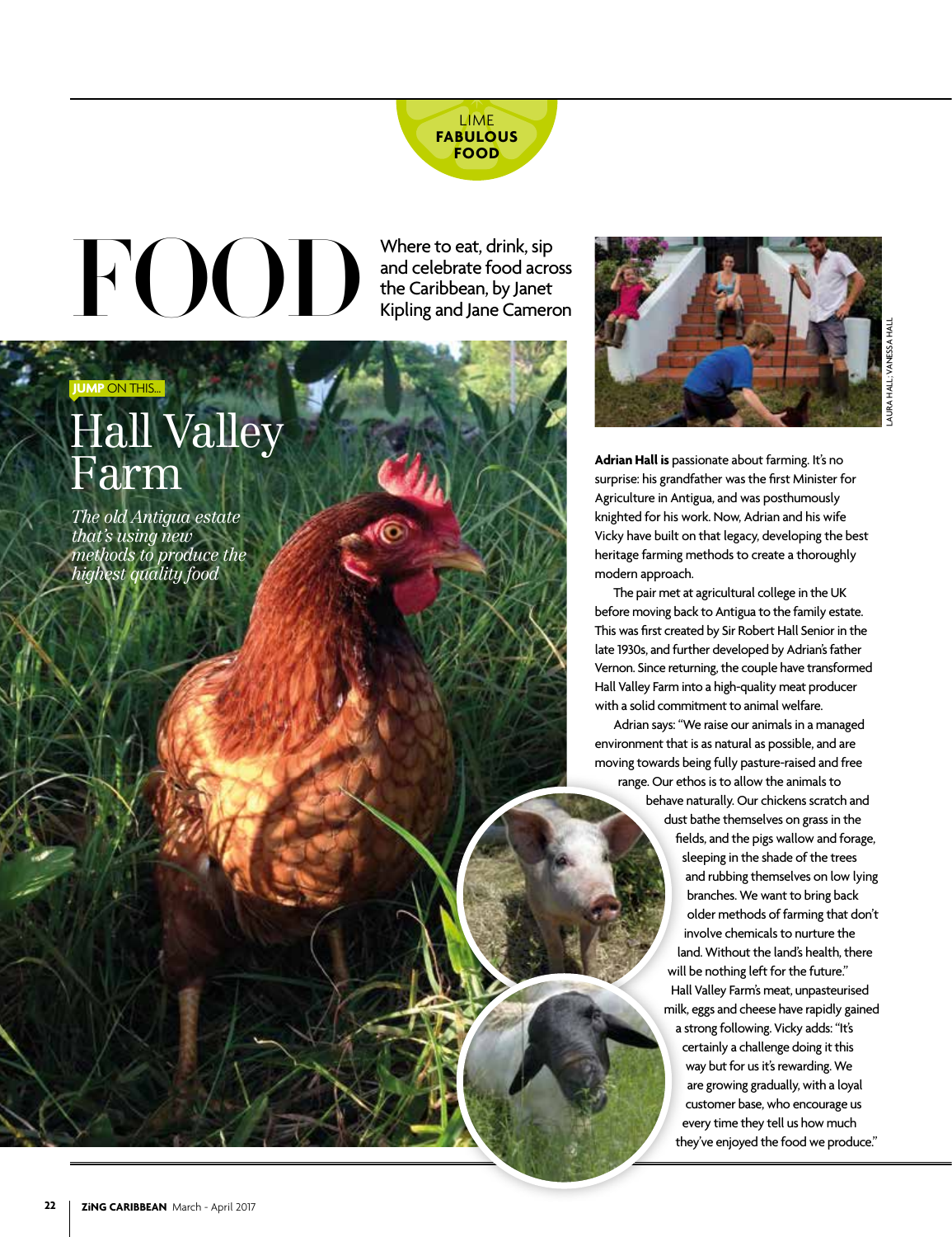

## The Naked Fisherman **LIME** HERE…

Could this be the most relaxing beach bar on St Lucia?

**If you slip down** to Smugglers Cove on the northernmost point of St Lucia at dawn, you may glimpse a fisherman setting out in a canoe unconstrained by the convention of clothing! That's how the idyllic Naked Fisherman Beach Bar and Grill, part of the Cap Maison headland resort, got its name.

The family owners encourage you to do little more than chill beneath the thatch, sip a rum cocktail and tuck into simple but sumptuous fare – such as spiny lobster tail or pumpkin and coconut curry.

The Naked Fisherman was opened two years ago, and offers a relaxed alternative to the resort's Cliff at Cap restaurant, known for its breathtaking views and fine dining.





SMUGGLERS COVE, CAP ESTATE, ST LUCIA; WWW.NAKEDFISHERMANSTLUCIA.COM

**Naked lunch:**  The beach bar at Smugglers Cove is designed for lazy days and delicious bites



#### HATCHMAN'S PREMIUM CHEESES **EAT** THIS…

Taste the tangy, creamy delights of Barbados's only cheesemaker

*Few Caribbean islands produce their own cheese. But Andrea Power is leading the charge with Hatchman's Premium Cheeses – the only producer in Barbados and one of just a handful throughout the region.*

*Taught by her father 'Hatchman', Andrea began making cheese four years ago and set up Hatchman's in 2014. The company now produces a wide variety of cheese, including a brie, a sorrel-and-herb chèvre, a cheddar-style scotch bonnet jack and Kofi's blue cheese, named for her son.*

*Andrea said: "On the family dairy, my Dad was always making small quantities of fresh butter and cheese. More recently, with all the talk about milk prices, I kept thinking about the cheese Dad made.* 

*"Cheesemaking typically takes place in temperate climates – not the Caribbean! Enter my cousin, a refrigeration specialist, who adjusted some second-hand fridges so I could get my cheese ageing rooms!"*

*Andrea has garnered such a reputation that she was a judge at the 2016 World Cheese Awards in Spain.* 

\* PASTURE ROAD, HAGGATT HALL, ST MICHAEL, BARBADOS; WWW.HATCHMANSCHEESES.COM